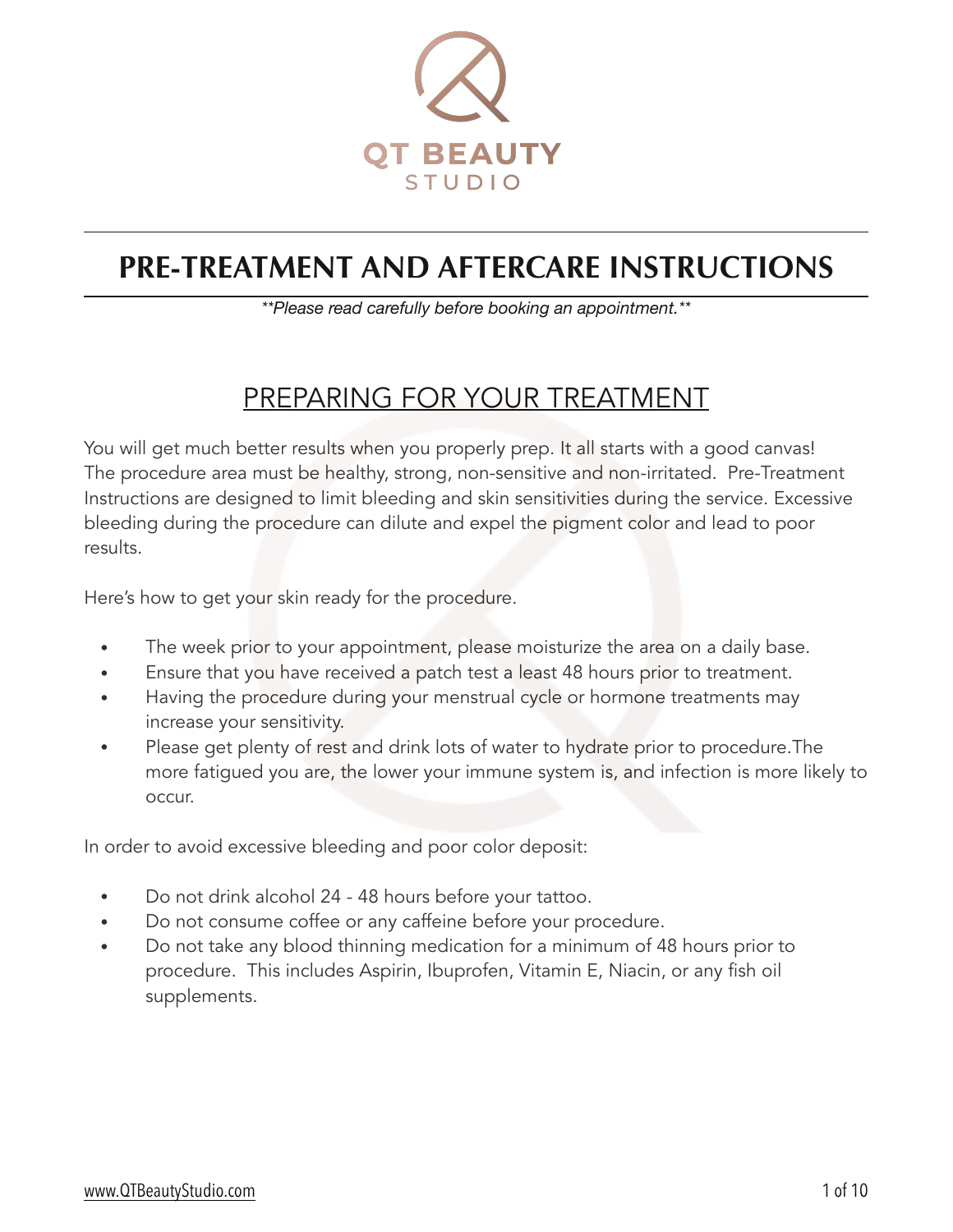| <b>For Brows</b>    | Please wax/thread/tweeze any stray hairs 7 days prior to treatment.                                                                                                                                                                                                                 |
|---------------------|-------------------------------------------------------------------------------------------------------------------------------------------------------------------------------------------------------------------------------------------------------------------------------------|
|                     | Exfoliate the brow area the night before.                                                                                                                                                                                                                                           |
| <b>For Eyeliner</b> | Please remove all eye makeup before arriving.                                                                                                                                                                                                                                       |
|                     | Eyelash extensions must be removed at least 2 weeks before and 4<br>weeks after. Any glue left behind can interfere with the ink.                                                                                                                                                   |
|                     | No lash tinting, lifting, perming or curling for a minimum of one<br>week prior.                                                                                                                                                                                                    |
|                     | If you wear contact lenses, please just wear your glasses for the<br>appointment. Be prepare not to wear contacts for a few days, your<br>eyes may be a little swollen or tender following the treatment.                                                                           |
|                     | Do not use any growth serums (i.e. Latisse®, RapidLash®, or<br>RevitaLash® for a minimum of 4 weeks prior and 3 weeks after your<br>treatment.                                                                                                                                      |
|                     | If you have had cataract, Lasik, and/or blepharoplasty, you must<br>consult your physician and get clearance. Most physicians require 3-9<br>months before you can have your eyeliner done, due to slight<br>pressure and stretching on and around the eye during the<br>procedure. |
| <b>For Lips</b>     | If you are prone to cold sores/fever blisters/herpes simplex it is likely<br>you will have an outbreak. You must contact your physician to obtain<br>5 days worth of anti-viral medication such as, Valtrex, to prevent<br>outbreak. Follow your physician's instructions.          |
|                     | Begin Anti-Viral medication 2 days prior to procedure.                                                                                                                                                                                                                              |
|                     | Exfoliate and moisturize your lips for 5 days leading up to your<br>appointment. You can use a gentle scrub and lip balm for this.                                                                                                                                                  |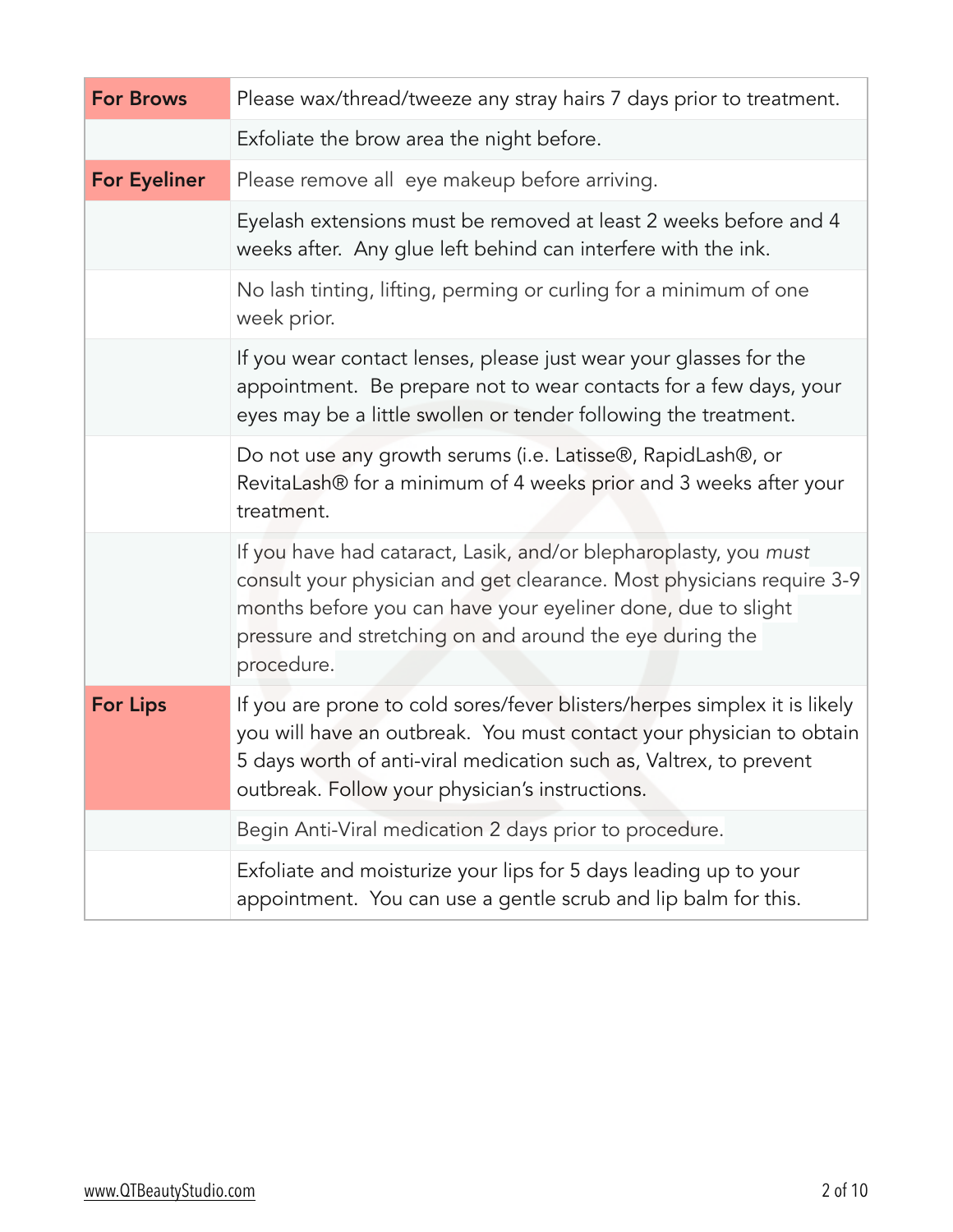### PRE-TREATMENT RESTRICTIONS

| <b>6 Months</b>          | Post-filled for lips. Recommend getting lip blushing first, then<br>lip filler injection once lips are healed. |
|--------------------------|----------------------------------------------------------------------------------------------------------------|
|                          | Wait six months after lip implant and get written clearance from<br>your surgeon.                              |
| <b>60 Days Prior</b>     | DO NOT get a chemical and laser peels.                                                                         |
|                          | DO NOT get Botox or Fillers for those who so not regularly<br>receive injectables.                             |
|                          | Cosmetic Laser Tattoo removal should be done 8 weeks prior.                                                    |
| <b>42 Days Prior</b>     | DO NOT use Retinol, Retin-A, Microdermabrasion, Alpha-                                                         |
|                          | Hydroxy Acid (AHA), any chemical exfoliant or brightening                                                      |
|                          | skincare products.                                                                                             |
| <b>28 Days Prior</b>     | DO NOT get Botox for those who gets it on a regular basis.                                                     |
| <b>14 Days Prior</b>     | DO NOT have a tan or sunburn on your face.                                                                     |
|                          | DO NOT have any type of facial.                                                                                |
|                          | VIOID fish oil, prenatal vitamins, nutritional shakes, Hair, Skin,<br>and Nails supplements.                   |
| <b>7 Days Prior</b>      | DO NOT pick, tweeze, wax, tint, thread or perform electrolysis.                                                |
|                          | DO NOT apply on eyebrows any serum containing acid.                                                            |
|                          | DO NOT take Fish Oil or Vitamin E (natural blood thinner).                                                     |
| <b>48 Hours Prior</b>    | DO NOT take aspirin, Advil, ibuprofen, Vitamin E, or CoQ10.                                                    |
|                          | DO NOT excercise.                                                                                              |
| <b>24 Hours Prior</b>    | DO NOT consume alcohol or large amount of caffeine.                                                            |
| <b>APPOINTMENT TIME!</b> | Get ready to shine!                                                                                            |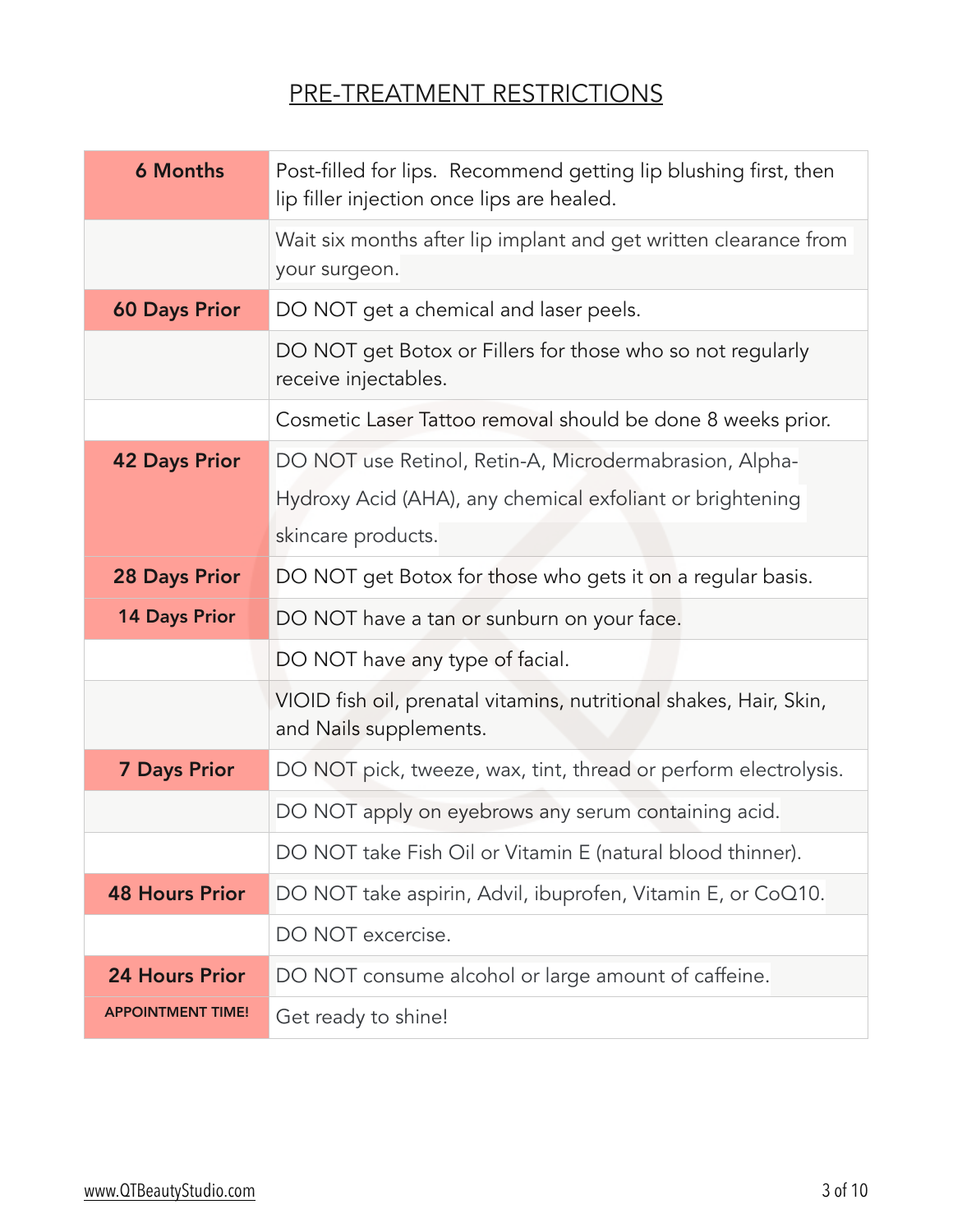#### THE DAY OF YOUR TREATMENT

- Do not work out the day of the procedure.
- Drink lots of water and ensure you have a good night sleep before your appointment.
- The process could take 2-3 hours so please eat before your treatment to help with you blood sugar levels.
- Any medical conditions should have been discussed at the time of booking.
- You must be in good health, 18 years of age, not pregnant or breastfeeding.
- Ensure your have plenty of time for your appointment.

#### THE HEALING PROCESS

Taking care of your new permanent cosmetic treatment is extremely important to how you will look after they are fully healed and the longevity of your procedure. This is your responsibility so we highly recommend following these aftercare instructions. The key to properly healing is patience, NOT picking, and controlled moisture! Spattering of water is okay, do not get your tattoo saturated

#### Healing Process for Brows

| <b>DAYS 1-5</b>  | The pigment can appear very sharp or dark immediately after the procedure. The color<br>of the pigment will soften gradually. Keep your brows clean and dry. Do not touch<br>them! They may be red and tender.                                        |
|------------------|-------------------------------------------------------------------------------------------------------------------------------------------------------------------------------------------------------------------------------------------------------|
| <b>WEEKS 1-2</b> | Brows will start developing a thin layer of scab, continue keeping your brows dry and<br>clean. The color may even appear "patchy." Do not pick at the scabs. Let the skin heal<br>naturally.                                                         |
| <b>WEEK 3</b>    | You may experience "fading," but this is new skin growth that makes the pigment look<br>dulled. Be patient as there is still healing taking place underneath. Once all the scabs<br>have fallen off, you may return to your normal skincare routines. |
| <b>WEEK4</b>     | You will notice that the pigment has "reappear" after the new skin has healed. You will<br>notice areas that may need retouching. This is normal and indicates that your<br>Perfecting Session is near!                                               |
| WEEK 6           | Your brows are now completely healed!                                                                                                                                                                                                                 |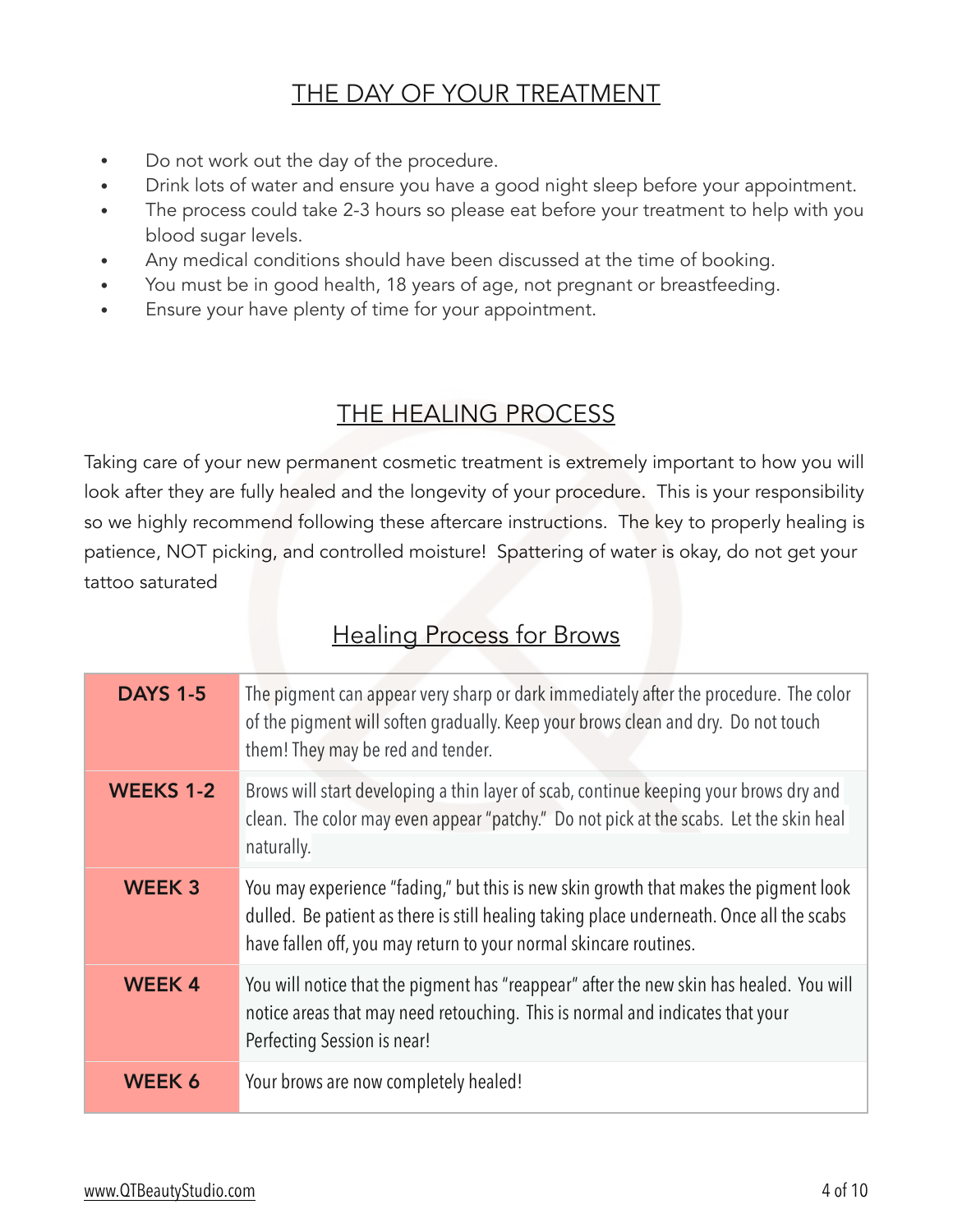# Healing Process for Eyeliner

| <b>WEEKS 1-2</b> | It is normal to experience minimal swelling and tenderness usually 1-3 days following<br>the treatment. Around week 1-2 post procedure, the skin naturally exfoliates and sheds.<br>While healing, the eyeliner tattoo will look spotty. |
|------------------|------------------------------------------------------------------------------------------------------------------------------------------------------------------------------------------------------------------------------------------|
|                  | The first week following your treatment, the pigment will appear much darker. Healed<br>eyeliner will fade up to 50%.                                                                                                                    |
| <b>WEEKS 4-8</b> | During weeks 4-8 when the skin completes healing, you will see the pigment become<br>more visible.                                                                                                                                       |
|                  | A Complementary Perfecting Session approximately 8-12 weeks after your initial<br>appointment is necessary in order to achieve that richness of color, achieve symmetry,<br>and density in the shape.                                    |

# Healing Process for Lips

| <b>DAYS 1-4</b>  | Expect moderate swelling up to three days following the procedure. Your lips will look<br>swollen and slightly larger than normal as if you had a lip filler injection. The degree of<br>this varies from person to person.                                                                     |
|------------------|-------------------------------------------------------------------------------------------------------------------------------------------------------------------------------------------------------------------------------------------------------------------------------------------------|
|                  | The pigment and lip color will look darker initially, like a bold lipstick. The size of your<br>lips will shrink back to normal and the color will significantly fade up to 50% within the<br>first 5 days.                                                                                     |
|                  | You will lose color on the inside of your lips first, the edges last. Right after the<br>procedure lips normally feel dry, chapped, tight and tender to the touch. Similar to<br>how a sunburn feels.                                                                                           |
| <b>DAYS 5-25</b> | Lip pigment color may fade up to 50% after the first few days. Scabbing may make the<br>lips feel thick. While healing you lip color will look spotty. This is due to oxidation of<br>the pigment and the regeneration of the skin.                                                             |
|                  | Multiple sessions may be required to achieve the desired lip results. Your<br>Complimentary Perfecting Session must be scheduled 6-12 weeks after your first initial<br>appointment and is necessary in order to achieve that richness of color, achieve<br>symmetry, and density in the shape. |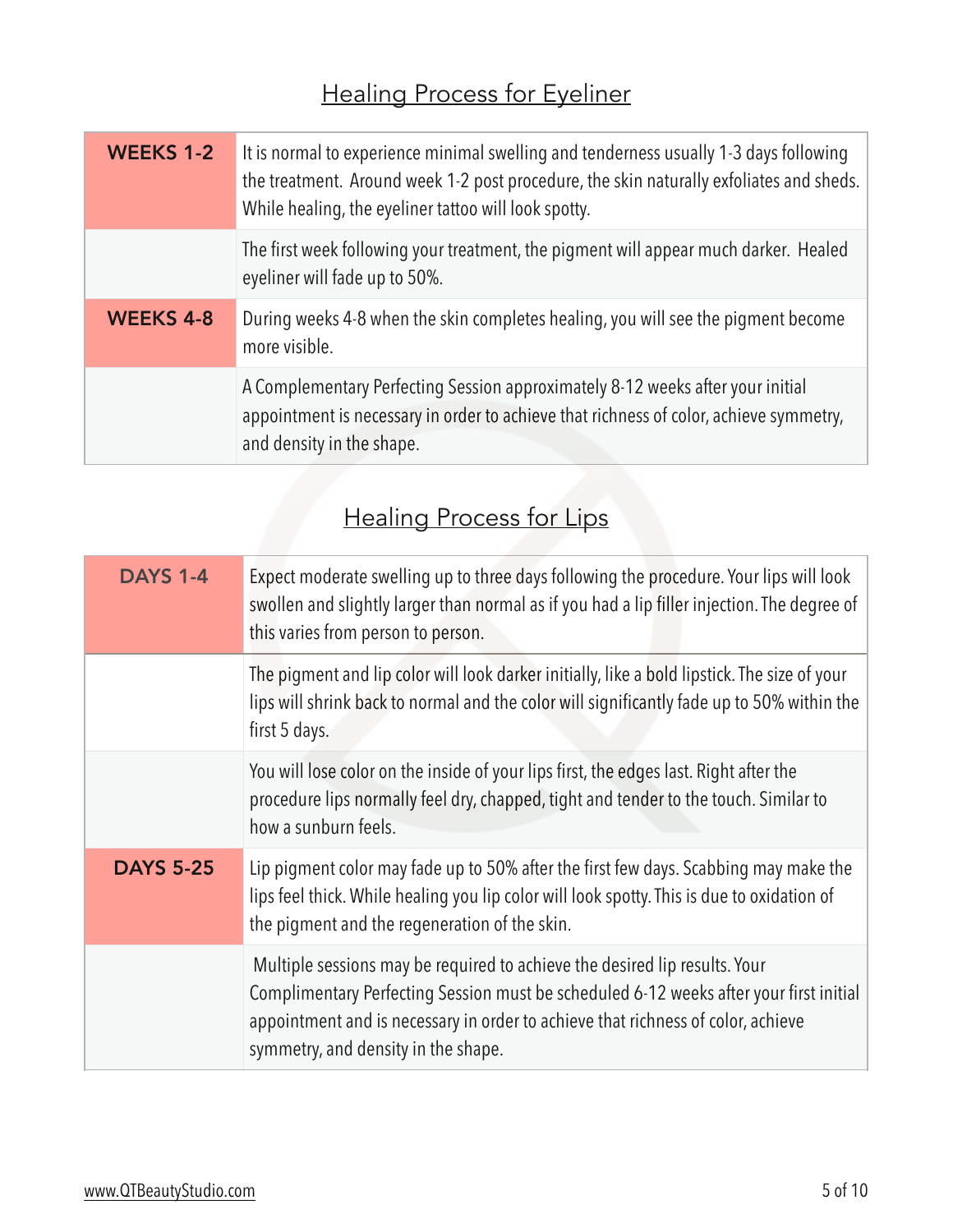### THE FOLLOWING MUST BE AVOIDED FOR 14 DAYS AFTER TREATMENT:

- No picking, peeling, scrubbing or scratching the treated area (this is EXTREMELY important to the healing process).
- Avoid excessive sweating (exercising, gardening, hiking, etc.) The increased blood circulation and sweating may cause your brows to heal prematurely.
- Direct sun exposure or tanning for **4 weeks** after the procedure. Wear a hat when outdoors.
- No heavy sweating, long hot showers, hot saunas, and steam rooms.
- Avoid sleeping on your face.
- Keep your hair from touching your eyebrow.
- Avoid recreational water activities such as pools, lakes, hot tubs, hot baths and Jacuzzi to avoid bacterial infection.
- Avoid cosmetic makeup or skin care products including sunscreen on the area.
- Avoid lasers, chemical treatments, or peels and/or any creams containing Retin-A/Glycolic Acid on the face. (NOTE: This will cause tattoo to fade at an accelerated rate.)
- Avoid consuming alcohol in excess, as it may lead to slow healing.
- Avoid driving in open air vehicles such as, convertibles, boats, bicycles, or motorcycles.
- DO NOT rub, touch, pick or scratch the treated area.
- No facials, laser, chemical treatments, peels or microdermabrasion for **4 weeks**.

#### **Important Reminders:**

- Use a fresh pillowcase.
- Let any scabbing or dry skin naturally exfoliate away. Picking can cause scarring or loss of color.
- Limit your showers to 5 minutes so you do not create too much steam. Keep your face out of the water while you wash your body, then, at the end of your shower, wash your hair. Your face should only be getting wet at the very end of the shower. Avoid excessive rinsing and hot water on the treated area.
- *Allergic Reaction or Infection*: It is rare, but there is a chance of allergic reaction or infection. If there are any type of irritation, rash, or bumps stop using the ointment. If you develop a fever, yellow or green discharge with a foul odor, please contact your physician immediately. It is normal that you may experience redness, swelling, bruising, or tenderness around the treatment site.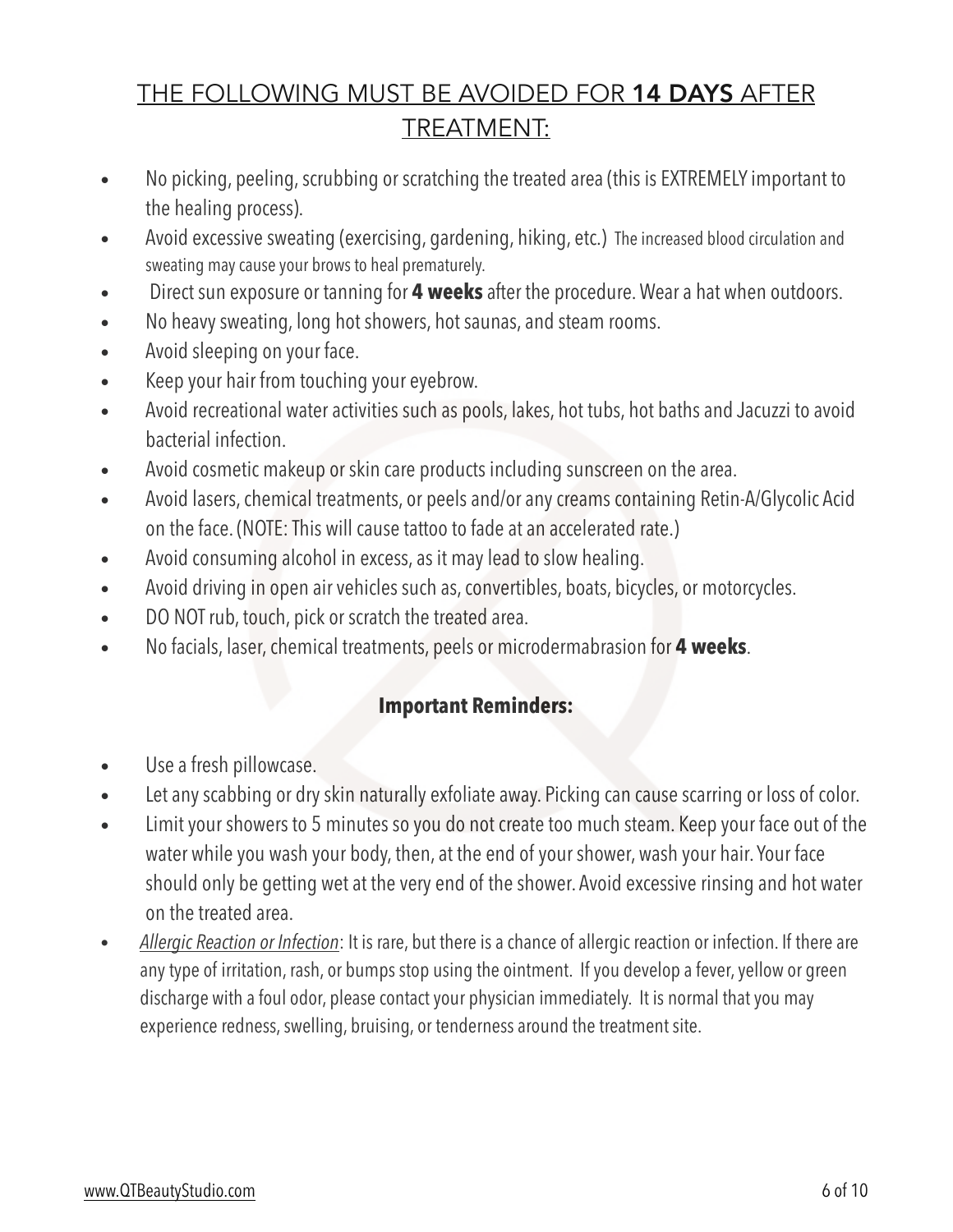# AFTERCARE INSTRUCTIONS for Eyeliner

| <b>DAYS 1-5</b>  | Take Tylenol as necessary for discomfort.                                                                                                         |
|------------------|---------------------------------------------------------------------------------------------------------------------------------------------------|
|                  | Eyes may feel dry or irritated. Lubricating refresher drops may be used.                                                                          |
|                  | Have sunglasses available. Eyes may be light sensitive or even dilated<br>immediately after. The sunglasses are also handy for hiding puffy eyes. |
| <b>DAYS 7-14</b> | Refrain wear makeup on or around the eyes for a minimum of 7 days.                                                                                |
|                  | Apply ointment with clean fingers twice daily for 10 days after cleaning.                                                                         |
|                  | Do not use an eyelash curler for 2 weeks. Clean eyelash curler with alcohol<br>prior to using.                                                    |

## AFTERCARE INSTRUCTIONS for Lips

| DAY <sub>1</sub> | Immediately following the procedure, lips will feel dry, chapped, tight and<br>tender to the touch. They may appear swollen and bright in color. For 4 hours<br>after treatment, apply light pressure on lips with a clean paper towel to<br>remove any lymph. After 4 hours, start applying ointment (Aquaphor) as<br>needed to keep lips constantly moist. |
|------------------|--------------------------------------------------------------------------------------------------------------------------------------------------------------------------------------------------------------------------------------------------------------------------------------------------------------------------------------------------------------|
|                  | Apply ointment on lips several times a day. This should be done for at least 10<br>days post treatment. Do not allow lips to become dry. This may interfere with<br>healed color. During the day if lips feel dry, apply a light layer of ointment.<br>Make sure to dab/press onto skin, do not rub it in.                                                   |
|                  | After treatment to avoid: spicy, citric, and salty foods so as not to irritate your<br>lips.                                                                                                                                                                                                                                                                 |
|                  | Keep your lips as dry as possible. Use a straw for drinking.                                                                                                                                                                                                                                                                                                 |
|                  | Do Not touch your lips with your hands to prevent irritation or infection.                                                                                                                                                                                                                                                                                   |
|                  | Avoid stretching your lips.                                                                                                                                                                                                                                                                                                                                  |
|                  | Complete your antiviral medication to prevent an outbreak.                                                                                                                                                                                                                                                                                                   |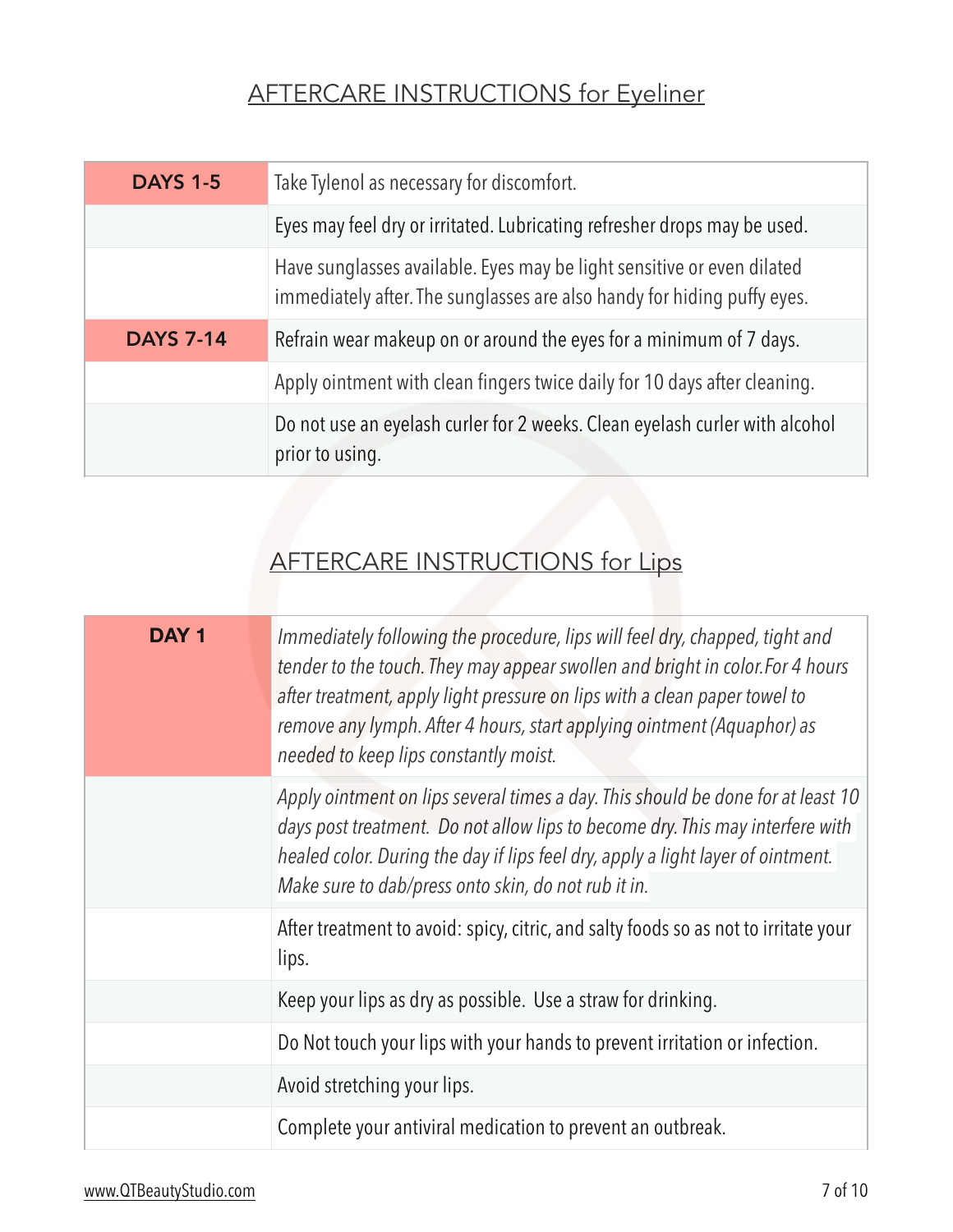|                  | No soaps, cleansing creams, or chemicals on lips. Wash your face carefully<br>avoiding the lip area for 10 days.                                                                                                                                                                    |
|------------------|-------------------------------------------------------------------------------------------------------------------------------------------------------------------------------------------------------------------------------------------------------------------------------------|
|                  | Avoid moisture to the lips such as hot soups and hot coffee for 10 days. Drink<br>everything through a straw until lips completely peel.                                                                                                                                            |
|                  | No smoking while lips are healing (10 days minimum).                                                                                                                                                                                                                                |
|                  | No kissing, rubbing or friction on your newly tattooed lips until after 10 days<br>or you may lose pigment.                                                                                                                                                                         |
|                  | DO NOT PICK dry healing tissue or you WILL remove the pigment color!                                                                                                                                                                                                                |
|                  | While eating, do not constantly wipe your lips with a napkin or keep licking<br>your lips at this will impede the healing process.                                                                                                                                                  |
|                  | After every meal gently rinse and clean lips with water and pat dry, then re-<br>apply ointment.                                                                                                                                                                                    |
|                  | Avoid water on the new pigmented areas as much as possible the first 7 days<br>(when showering, washing face, etc.). Have ointment on the pigmented area<br>to protect lips from water.                                                                                             |
|                  | Before brushing your teeth, seal lips with ointment first. Put cotton balls in<br>gum areas so toothbrush will not rub against the lips. Use a small amount of<br>toothpaste. No whitening toothpaste (during the healing process). Use a<br>straw to retrieve water to swish with. |
| <b>WEEK 2</b>    | Lips are done peeling, color is light. You may return to normal routines. Lips<br>will continue to heal, up to 6 weeks. Every week more color will surface, it is<br>important to continue keeping lips moist to get the best color at the end of<br>the healing phase.             |
|                  | You may wear lipstick, lipgloss, and chapstick after 10 days, make sure the<br>tube of lip product is new.                                                                                                                                                                          |
|                  | Do not bleach/whiten your teeth while your lips are healing (about 2 weeks).                                                                                                                                                                                                        |
| <b>WEEKS 4-8</b> | Do not expose the lips to direct sunlight or tanning beds for 4 weeks. This is<br>new skin and will sunburn easily and direct sun prematurely may also cause<br>scarring and alter pigment color.                                                                                   |
|                  | Avoid underwater swimming for a minimum of 4 weeks to avoid bacterial<br>infection.                                                                                                                                                                                                 |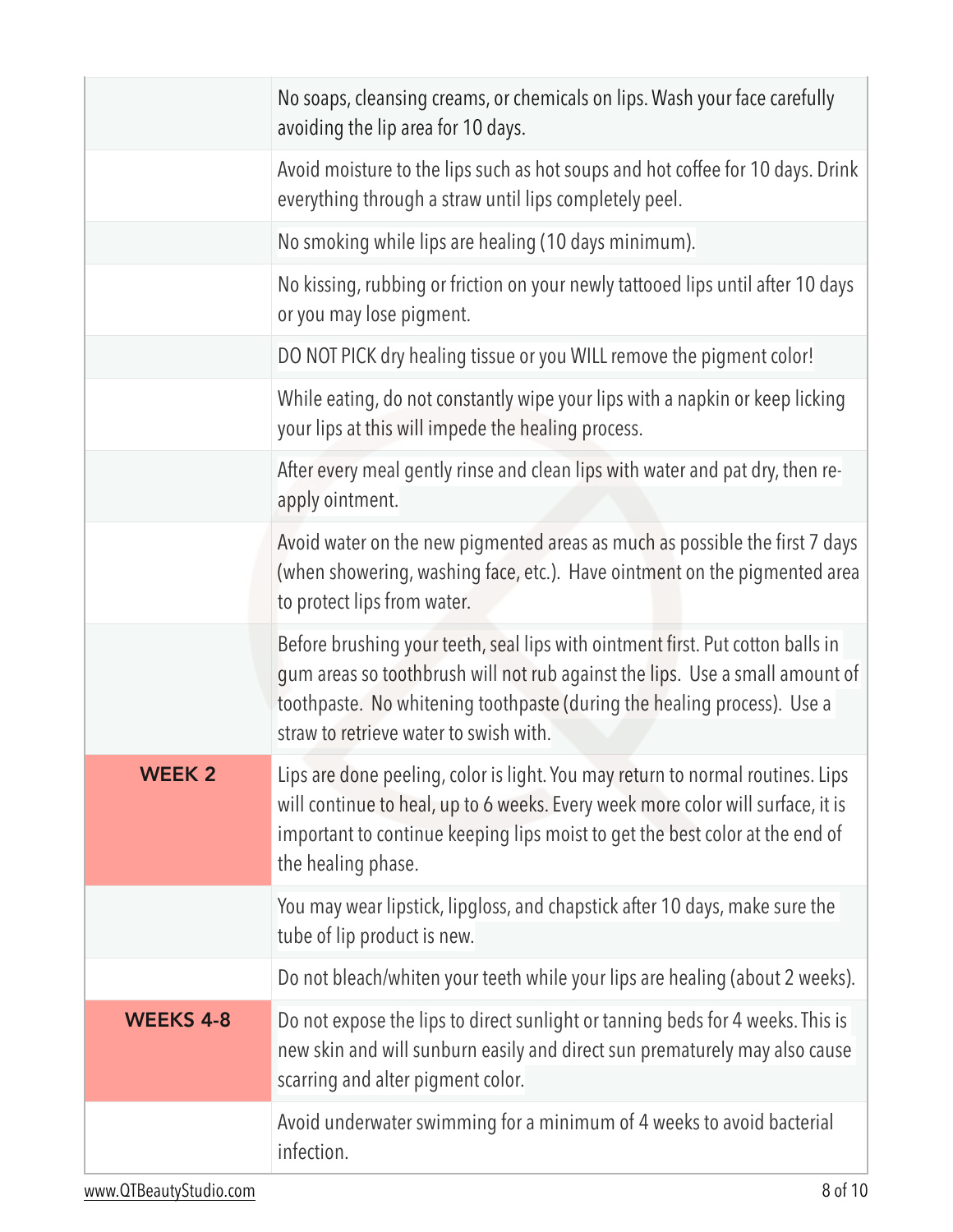# AFTERCARE INSTRUCTIONS for Brows

| <b>TREATMENT DAY:</b><br>Absorb | Gently blot the area with a clean tissue to absorb excess lymph fluid.<br>Do this every 5 minutes for the full day until oozing has stopped.<br>Removing this fluid prevents hardening of the lymph. (This does not<br>apply to lips.)                                                                                                                                                                                                                                                                                                          |
|---------------------------------|-------------------------------------------------------------------------------------------------------------------------------------------------------------------------------------------------------------------------------------------------------------------------------------------------------------------------------------------------------------------------------------------------------------------------------------------------------------------------------------------------------------------------------------------------|
| <b>DAYS 1-10:</b><br>Wash       | Wash daily to remove bacteria and dead skin. Gently wash<br>your procedure area each morning and night with water and an<br>antibacterial soap like Dial Soap, Cetaphil or Neutrogena. With a<br>very light touch, use your fingertips to gently cleanse the affected<br>area. Rub the area in a smooth motion for 10 seconds and rinse with<br>water ensuring that all soap is rinsed away. Dry by gently patting<br>with a clean tissue. DO NOT use any cleansing products containing<br>acids (glycolic, lactic, or AHA), or any exfoliants. |
| <b>DAYS 1-10:</b><br>Moisturize | Apply a very thin "chapstick" layer of ointment with a Q-tip across<br>the treated area. Avoid a "lipgloss" amount as this will suffocate<br>your skin and delay healing. Less is more, this helps to prevent scabs<br>from forming. Never put the ointment on a wet or damp<br>tattoo. Continue using ointment until your brows are no longer<br>scabbing.                                                                                                                                                                                     |